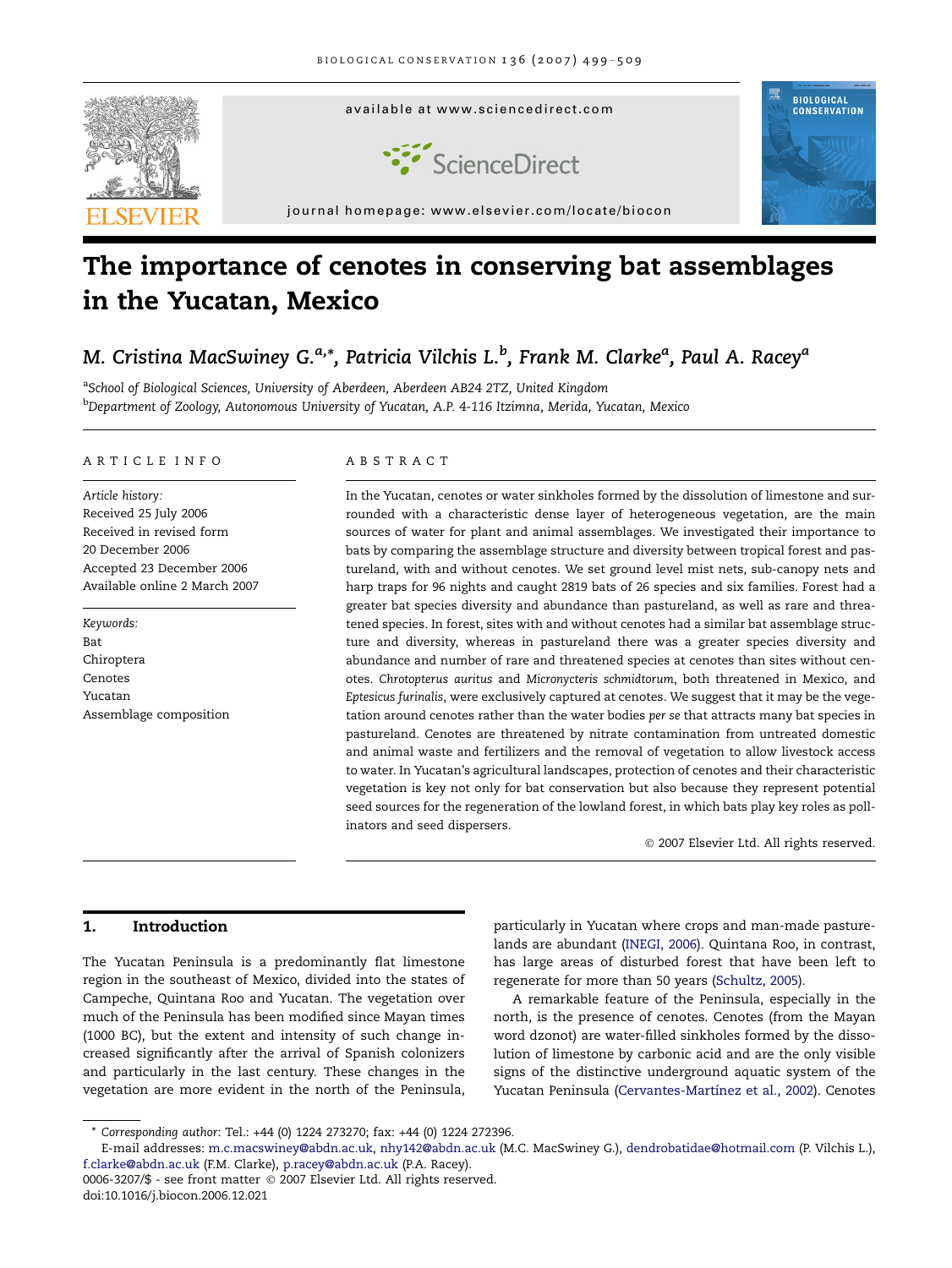are numerous and represent the main source of fresh water for humans and wildlife. Ecologically they are considered as islands of aquatic life and they have distinctive vegetation due to the presence of tall evergreen trees such as Ficus spp. [\(Flores and Espejel, 1994](#page-8-0)). The majority of studies investigating the association of animal life with cenotes have focussed on fresh water invertebrate communities and fish assemblages, whereas other animal groups such as birds and bats have received little attention [\(Schmitter-Soto et al.,](#page-9-0) [2002\)](#page-9-0).

Bats represent the second largest order of mammals in terms of number of species, with over eleven hundred species described [\(Simmons, 2005\)](#page-9-0) and exhibit the greatest diversity of feeding habits ([Kalko et al., 1996\)](#page-9-0). The ecology of neotropical bats has been extensively studied and the ecological role of some bat species as seed dispersers, pollinators and predators of insects and vertebrates is well known (e.g. [Heithaus](#page-9-0) et al., 1975; Simmons and Voss, 1998; Medellín and Gaona, [1999\)](#page-9-0). The high diversity of bats depends on a complex partitioning of resources such as food and roosts [\(Findley, 1993;](#page-8-0) [Aguirre et al., 2003\)](#page-8-0).

Water bodies, particularly those with calm surfaces, represent important foraging sites for insectivorous bats ([Ciecha](#page-8-0)[nowski, 2002; Russ and Montgomery, 2002](#page-8-0)) as the air above them is usually rich in insects [\(Rydell et al., 1999\)](#page-9-0). On the other hand, bat species with different feeding requirements such as most frugivore, nectarivore and gleaning insectivore species depend on mature heterogeneous vegetation to sustain their populations [\(Cosson et al., 1999\)](#page-8-0).

The calm waters of cenotes and the typical forest surrounding them have the potential to attract and maintain a high diversity of bat species, particularly in the Yucatan's largely deforested agricultural landscape. [Sosa-Escalante](#page-10-0) [\(1997\)](#page-10-0) found a high diversity of terrestrial mammals in deciduous forests in Yucatan and suggested that the presence of cenotes is the main factor responsible. More recently, analysis of echolocation calls of insectivorous bats in Yucatan indicated a preference for cenotes as foraging sites by some species ([Rydell et al., 2002\)](#page-9-0). However until now there remains a paucity of information regarding the importance of cenotes in structuring bat assemblages. In this study we address this question in two contrasting habitats: pastureland and forest, in order to investigate the structure of the bat fauna in sites with and without cenotes. We test the hypothesis that higher bat diversity is associated with forested habitats and cenotes, by evaluating species diversity, composition and abundance, both spatially and temporally. Our overall aim is to provide a relatively complete inventory of bats for the north of the Yucatan Peninsula and to investigate the importance of cenotes in structuring bat assemblages to gather baseline information to guide conservation efforts.

# 2. Methods

#### 2.1. Study area

The bat assemblage was sampled at eight locations: two cenotes in pastureland, two cenotes in forest, and two sites in each vegetation type without cenotes (and an absence of water bodies within 4 km) (Fig. 1).



Fig. 1 – Map of the Yucatan Peninsula, Mexico. Sampling sites in pastureland are located in the state of Yucatan. Forested sites are located in the state of Quintana Roo.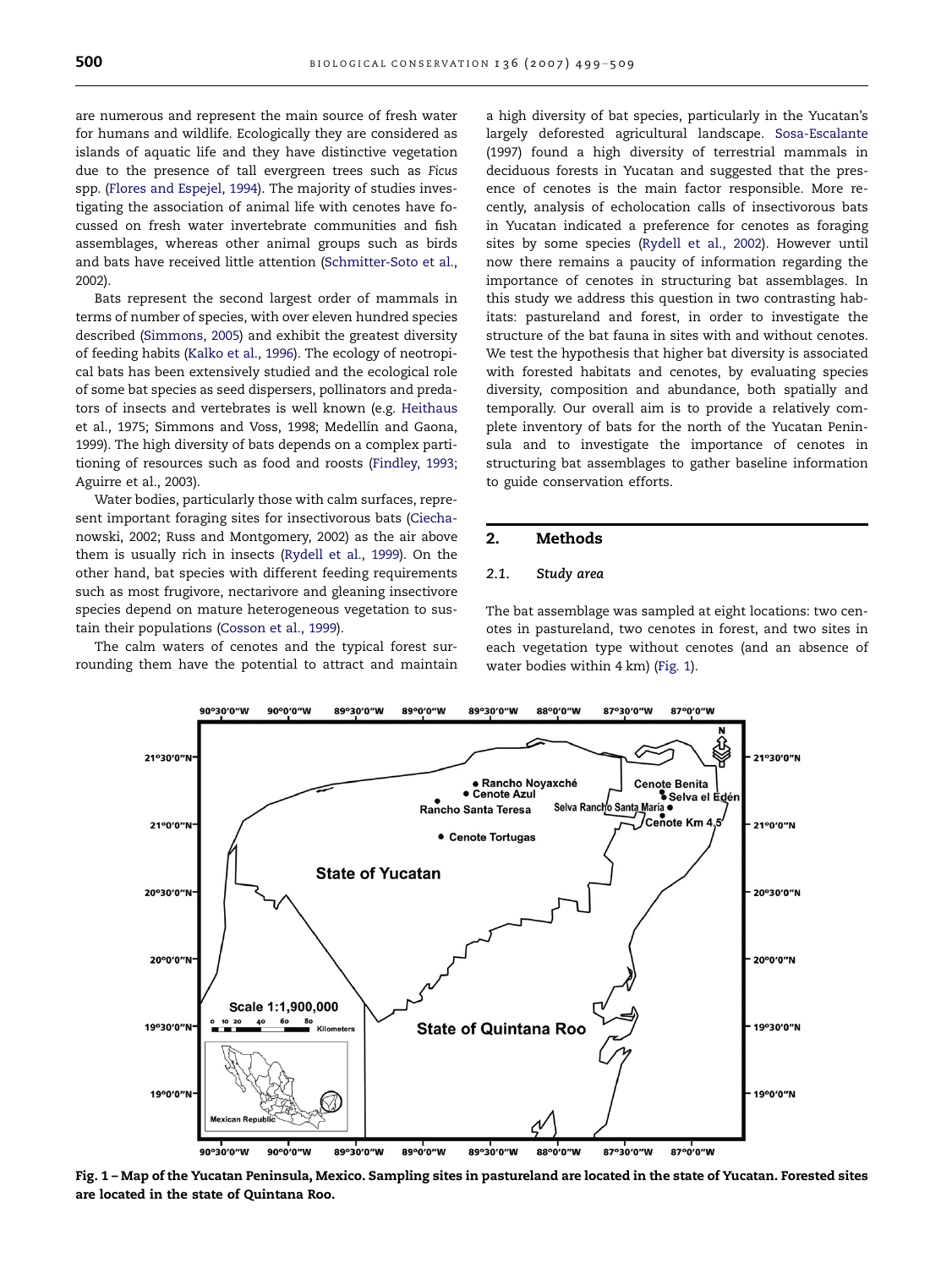## 2.2. Pastureland sites

Pastureland sites were located in the cattle zone east of Merida, the capital of the state of Yucatan. This zone was originally comprised of semi-deciduous forest of medium-stature [\(Flores and](#page-8-0) [Espejel, 1994](#page-8-0)), but has been modified by Mayan civilizations and recently for the intensive cultivation of henequen (agave: Agave fourcroydes) which is used to produce rope and other fibre products (González-Iturbe et al., 2002; Gómez-Pompa, 2003). Currently this area is characterised by extensive cattle ranching with plantations of Pennisetum purpureum, P. ciliare, Panicum maximum and other grasses, stands of secondary forest with different stages of succession and some scattered trees such as Ficus spp., Ceiba pentandra, Terminalia catappa and Brosimum alicastrum. Landowners allow some of these trees to remain as they provide shade and food for the cattle. Annual rainfall is 900–1037 mm and average temperatures range from 25.9 to 26.4  $\degree$ C [\(Barber](#page-8-0) [et al., 2001](#page-8-0)). Sites were about 7–13 m above sea level.

Pastureland without cenotes: Sampling sites were Rancho Santa Teresa (N 21°10′, W 88°53′) and Rancho Noyaxche (N 21°17', W 88°36').

Cenotes in pastureland: Cenote Azul (N 21°13′, W 88°40′) and cenote Tortugas (N 20°54', W 88°51') were about 50–65 m in diameter with a surrounding vegetation belt 30–50 m wide. Dominant tree species were Ficus spp., Acacia pennatula, Caesalpinia gaumeri, Lysiloma latisiliquum, Metopium brownie, Manilkara zapota, Vitex gaumeri, Bursera simaruba and Gymnopodium floribundum. Cenotes and their vegetation belt where surrounded by pastureland landscape.

#### 2.3. Forest sites

Forested sites sampled for bats were located in the north of the state of Quintana Roo within protected private reserves. The forest contains evidence of a variety of both human and natural disturbances. Human disturbances include Preclassic Maya settlements (900–300 BC), timber extraction (late nineteenth century), and chicle (chewing gum) extraction (dates unknown) while hurricanes are the main natural disturbances [\(Schultz, 2003\)](#page-9-0). The predominant vegetation type was mature semidecidous forest of medium-stature, more than 50 years old and characterized by trees of 15–20 m average height. Dominant tree species were: Manilkara zapota, M. brownie, L. latisiliquum, Thrinax radiata, B. simaruba, and occasional large individuals of B. alicastrum, Ficus pertusa and Acacia dolichostachya ([Schultz, 2003\)](#page-9-0). Annual mean temperature is 23.7  $\degree$ C and rainfall is 1124 mm [\(Barber et al., 2001\)](#page-8-0). Elevation was about 5–10 m above sea level.

Forest without cenotes: Sampling sites were Selva Rancho Santa María (N 21°06', W 87°10') and Selva El Eden (N 21°12', W 87°12′).

Cenotes in forest: Cenote Benita (N 21°13', W 87°12') and Cenote Km 4.5 (N 21°04′, W 87°12′) were 30–70 m in diameter. Dominant trees species were M. zapota, Ficus spp., M. brownie, V. gaumeri and Haematoxylon campechianum.

#### 2.4. Capture methods

Fieldwork was conducted in 2003, 2004 and 2005. Each of the eight locations was visited for three nights during both the dry and wet seasons for a two-year period for total of 96 nights of sampling. We avoided sampling on consecutive nights at the same location to prevent bats from learning the position of the nets which could result in reduced capture rates ([Kunz and Kurta, 1988\)](#page-9-0). No fieldwork was scheduled around the full moon because of its inhibitory effect on bat activity [\(Morrison, 1978; Elangovan and Marimuthu, 2001](#page-9-0)) and trapping was suspended during heavy rain.

Each night five  $12 \times 2.6$  m mist nets of 36 mm mesh size, two-ply, and with four shelves (AFO Mist Nets, Manomet, Inc.) were erected at ground level (0–3 m). A  $12 \times 3$  m mist net modified to become an  $8 \times 3$  m sub-canopy mist net (Avinet Inc., Dryden, NY) was set following the method initially described by [Munn \(1991\)](#page-9-0) and modified by [Clarke et al.](#page-8-0) [\(2005b\)](#page-8-0). A four-frame harp trap ([Francis, 1989\)](#page-8-0) with a catching surface of  $1.42 \text{ m}^2$  was set in trails.

Nets and the harp trap were set at sunset, left open for an average of 7 h and monitored every 30 min. We estimated capture rate for each catching method by dividing the number of bats captured by the number of mist net hours (bats/mnh) or harp trap hours (bats/hth). Mist net hours were calculated as the length of all nets set multiplied by the number of hours they were left open (Medellín, 1993). We standardized catching methods to achieve an equal sampling effort among sites.

Bats were identified to species level with field keys [\(Medel](#page-9-0)lín et al., 1997; Reid, 1997), measured, either marked with temporary non-toxic paint or with aluminium numbered forearm rings and then released at the capture site within 3 h of capture. Bat taxonomy follows [Simmons \(2005\).](#page-9-0) Bats were categorized as juveniles or adults by examining the extent of phalangeal ossification ([Anthony, 1988](#page-8-0)). Reproductive assessment followed [Racey \(1988\)](#page-9-0). Recapture rate was low  $(0.17\%$ ,  $n = 5)$  and recaptures were not considered in analyses. We defined locally rare species as those species contributing <0.5% of the total captures.

Finally, voucher specimens were collected for species whose identity required confirmation and deposited at the Regional Zoological Museum (COZORE) at the Autonomous University of Yucatan (UADY) in Mexico.

#### 2.5. Statistical analyses

A species accumulation curve was plotted to assess completeness of sampling effort at each site. We estimated the true species richness ( $S<sub>max</sub>$ ) with the non-parametric Chao's quantitative estimator [\(Chao, 1984\)](#page-8-0). We calculated inventory completeness as  $S_{\rm obs}/S_{\rm max} \times 100$ .

To compare bat abundance among sites we constructed rank/abundance plots and statistically compared differences in species abundance distributions with a Kolmogorov–Smirnov two-test [\(Magurran, 2004](#page-9-0)). We used Wilcoxon's signed rank test (T) to investigate seasonal patterns in bat species abundance. Nightly capture rates were compared with a one-way analysis of variance (ANOVA) (F), using Fisher's LSD test if the ANOVA result was significant ([Dytham, 2005\)](#page-8-0).

We determined alpha diversity using Simpson's index (D) [\(Simpson, 1949](#page-9-0)), a robust measure that considers the variance of the species abundance distribution. Simpson's index values given are the reciprocal value (1/D). Bat diversity was compared between sites and seasons using randomization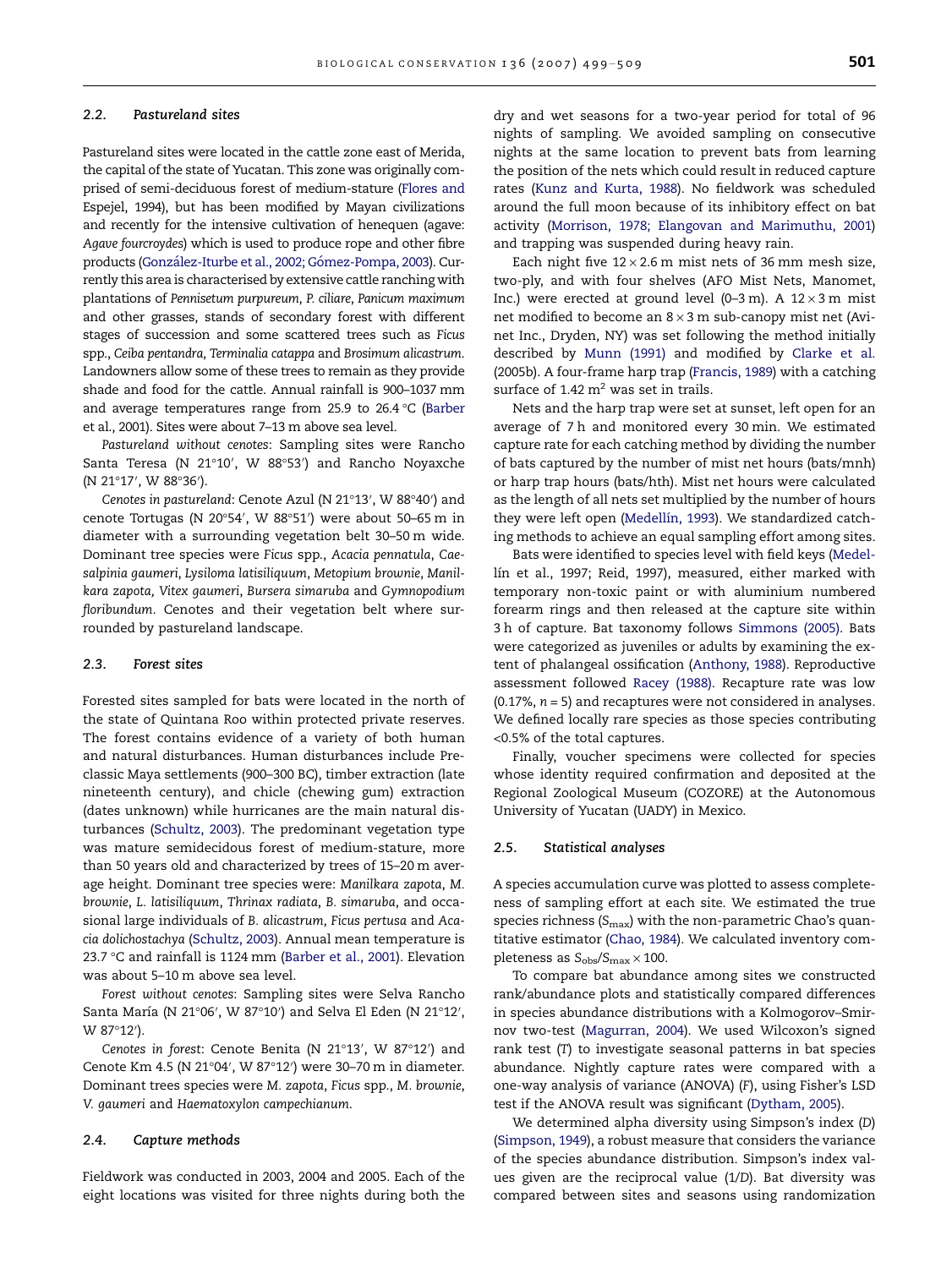tests with 10,000 partitions [\(Solow, 1993\)](#page-10-0). We calculated dominance with the Berger–Parker index (d) that expresses the proportional abundance of the most abundant species:  $d = N_{\text{max}}/N$  ([Berger and Parker, 1970](#page-8-0)).

We assigned bat species into the following broad trophic guilds according to diet and foraging behavior [\(Simmons](#page-9-0) [and Voss, 1998\)](#page-9-0): (1) aerial insectivores (all non-phyllostomids), (2) frugivores (carolliines and stenodermatines), (3) gleaning animalivores (all phyllostomines), (4) nectarivores (glossophagines), and (5) sanguivores (desmodontines). Number of species in each guild were compared with a Chi square test  $(x^2)$ , considering the forest site as the model for expected values.

Finally, we compared species composition between sites with the Bray–Curtis similarity index, which takes account of the relative abundance of species [\(Magurran, 2004\)](#page-9-0). Values of similarity are expressed in percentages. Data was analyzed with Species Prediction and Diversity Estimation [\(Chao and](#page-8-0) [Shen, 2003–2005\),](#page-8-0) Species Diversity and Richness version 2.6 (Pisces Conservation Ltd., Lymington, Hants, UK) and Minitab14 (Minitab Inc., State College, PA, USA).

## 3. Results

#### 3.1. Capture success

A total 2819 bats of 26 species and six families was captured ([Table 1](#page-4-0)). Capture rates with ground nets and harp traps were significantly lower in pastureland without cenotes than other sites (ground nets:  $F = 8.6$ , df = 3,  $p < 0.01$ ; harp trap:  $F = 4.6$ ,  $df = 3$ ,  $p < 0.01$ ; Fisher's LDS test) but were similar for the sub-canopy nets [\(Table 2](#page-5-0)). Sub-canopy nets were significantly more effective at capturing bats in pastureland without cenotes than ground nets ( $F = 6.7$ , df = 1,  $p = 0.01$ ). Harp traps were the least effective catching method in terms of number of individuals and species captured. We captured 16 species with more than one method, but five species were exclusively recorded in the ground mist nets, three species in the subcanopy nets and two species in the harp traps ([Table 1](#page-4-0)).

#### 3.2. Species diversity and relative abundance

The species accumulation curves ([Fig. 2\)](#page-5-0) suggest that our sampling effort provided a good representation of most of the species that could be captured using our methods. Twenty-one species (80% of species captured) were recorded in the first 31 nights of sampling, with only five rare species recorded in the following 65 nights. The forest had the highest number of species (20) and the pastureland without cenotes had the least (14). The average number of species captured per night was 5.33, 5.25, 4.54 and 3.08 in forest, cenotes in forest, cenotes in pastureland, and pastureland, respectively.

We captured 26 species in the north of the Yucatan Peninsula, but we estimate true species richness ( $S_{\rm max}$ ) to be 34 species; our overall inventory completeness was therefore 76%. It ranged from 58% to 80% in the four sites ([Table 1](#page-4-0)).

The Phyllostomidae was the best represented family with 17 species and phyllostomid bats accounted for 95% of the captures in our study, whereas the Emballonuridae, Natalidae and Molossidae were each represented by only one species and relatively few captures. Artibeus jamaicensis was the most abundant species in all sites with 61–65% of captures. However, the second most abundant species differed between sites. It was the common vampire bat, Desmodus rotundus, in cenotes in pastureland, Glossophaga soricina in pastureland without cenotes, Artibeus phaeotis in cenotes in forest and Artibeus lituratus in forest. Fifteen species in the assemblage (46%) can be considered as rare with four species being represented by a single individual.

Capture rates among habitats differed significantly  $(F = 7.5,$  $df = 3$ ,  $p < 0.01$ ). More bats were captured in habitats with cenotes than the same habitats without cenotes. This was particularly true for pastureland. The rank-abundance distributions were not significantly different between sites with and without cenotes ([Fig. 3](#page-5-0)), (Kolmogorov–Smirnov two sample test cenote in pastureland vs. pastureland maximum difference: 0.088,  $p > 0.50$ ; cenotes in forest vs. forest maximum difference: 0.034,  $p > 0.50$ ). At most sites, bats were significantly less abundant during the dry season, except at cenotes in forest  $(T = 74, N = 17, p = 0.754).$ 

The most diverse sites were the cenotes in pastureland  $(1/D = 2.43)$ , followed by the cenotes in the forest, and then forest and pastureland without cenotes, though differences in diversity were not statically significant (Randomization test,  $p = 0.05$ ). Pastureland was more dominated by a single species, A. jamaicensis, than the other sites [\(Table 1](#page-4-0)).

#### 3.3. Guild composition and abundance

Overall, the aerial insectivore guild was the most speciose with nine species (35% of those in the assemblage) but at each site this guild was represented by few captures. Frugivores dominated in terms of number of species and individuals captured in each site, followed by aerial insectivores ([Table 3\)](#page-6-0). There were no significant differences in the number of species in each guild (all comparisons  $\chi^2$  < 7.8, df = 3, p > 0.05). However, considerably fewer gleaning animalivores (species and individuals) were recorded in pastureland without cenotes compared to the other sites [\(Table 3\)](#page-6-0). All sites were similar in the number of guilds present, the only exception being that sanguivores were not recorded in cenotes in the forest. The abundance of bats in each guild differed between forest without cenotes and all other habitats (cenfor:  $\chi^2$  = 16.1, df = 4,  $p = 0.05$ ; past:  $\chi^2 = 533.6$ , df = 4,  $p < 0.001$ ; cenpast:  $\chi^2$  = 527.5, df = 4, p < 0.001) ([Table 3](#page-6-0)).

The greatest similarity in species composition was between the forest with cenotes and forest without cenotes (93%), then between pastureland with and without cenotes (63%). The least similar sites were the pastureland without cenotes and forest with cenotes (34%).

# 4. Discussion

#### 4.1. Bat assemblage organisation and diversity

The Yucatan Peninsula bat assemblage has around 62 widely distributed species [\(Arita, 1993; MacSwiney et al., 2003](#page-8-0)), with a greater species richness in the south, probably as a result of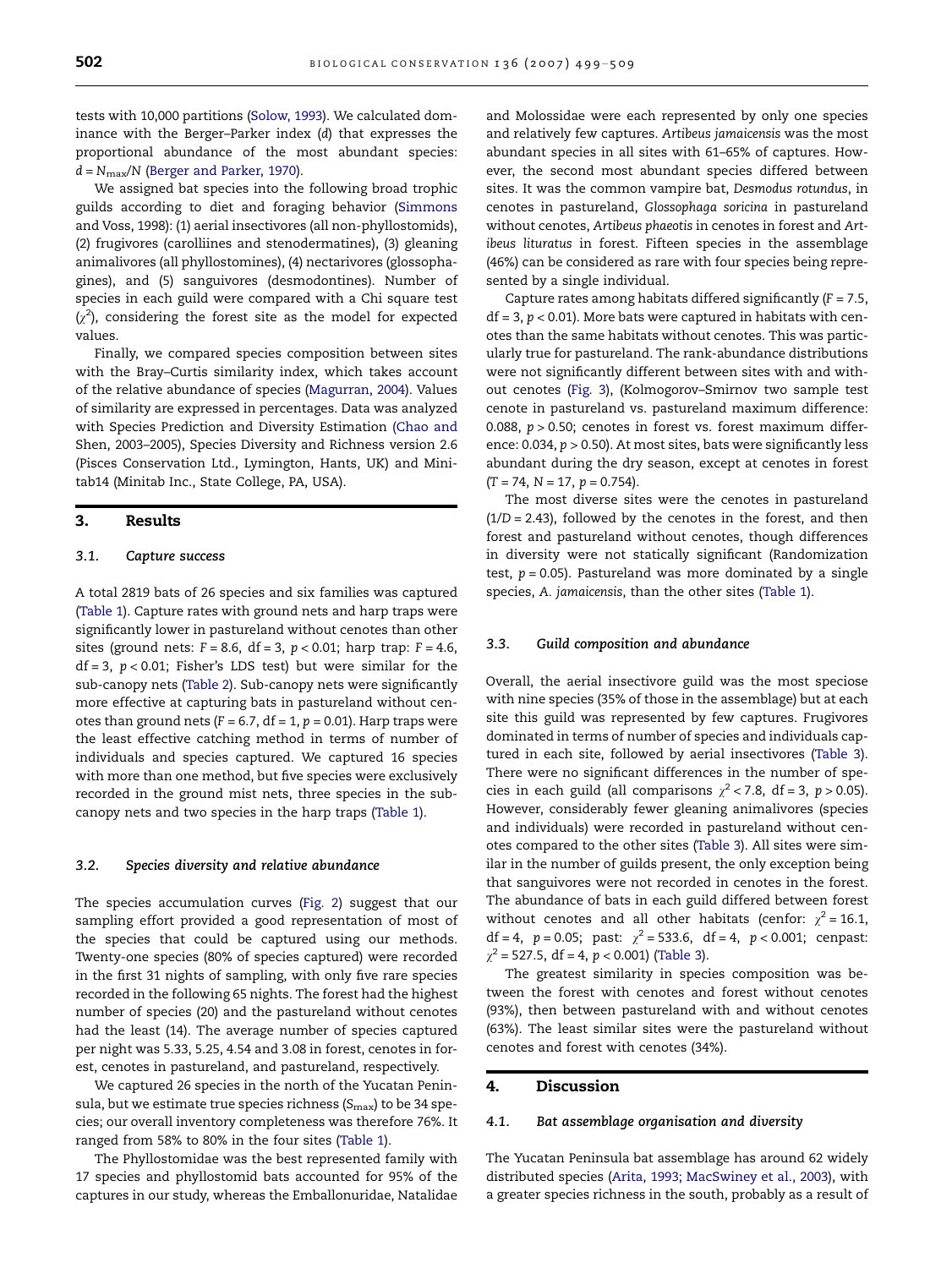| Taxon                                                       |                                | Pastureland                  | Forest         |                    |  |  |
|-------------------------------------------------------------|--------------------------------|------------------------------|----------------|--------------------|--|--|
|                                                             | Cenotes                        | No cenotes                   | Cenotes        | No cenotes         |  |  |
| EMBALLONURIDAE                                              |                                |                              |                |                    |  |  |
| Saccopteryx bilineata*a                                     |                                |                              |                | $\overline{2}$     |  |  |
| PHYLLOSTOMIDAE                                              |                                |                              |                |                    |  |  |
| Desmodontinae                                               |                                |                              |                |                    |  |  |
| Desmodus rotundus                                           | 41                             | 6                            |                | $\overline{4}$     |  |  |
| Diphylla ecaudata <sup>*b</sup>                             |                                |                              |                | $\mathbf{1}$       |  |  |
| Glossophaginae                                              |                                |                              |                |                    |  |  |
| Glossophaga soricina                                        | 19                             | 39                           | 16             | 30                 |  |  |
| Phyllostominae                                              |                                |                              |                |                    |  |  |
| Chrotopterus auritus <sup>*a</sup>                          | 5                              |                              |                |                    |  |  |
| Lampronycteris brachyotis <sup>*a</sup>                     |                                |                              | $\overline{2}$ | $\mathbf{1}$       |  |  |
| Lonchorhina aurita                                          |                                |                              | 13             | 10                 |  |  |
| Micronycteris microtis                                      | $\overline{3}$<br>$\mathbf{1}$ | 5                            | 6              |                    |  |  |
| Micronycteris schmidtorum <sup>*c</sup><br>Mimon cozumelae* |                                |                              |                |                    |  |  |
| Carolliinae                                                 | $\sqrt{4}$                     |                              | 3              | 5                  |  |  |
| Carollia sowelli                                            |                                |                              | 69             | 86                 |  |  |
| Carollia perspicillata*                                     |                                | $\mathbf{1}$                 | $\mathbf{1}$   | $\mathbf{1}$       |  |  |
| Stenodermatinae                                             |                                |                              |                |                    |  |  |
| Sturnira lilium                                             | 40                             | 20                           |                | $\mathbf{1}$       |  |  |
| Artibeus jamaicensis                                        | 323                            | 188                          | 636            | 627                |  |  |
| Artibeus lituratus                                          | 20                             | 8                            | 111            | 88                 |  |  |
| Artibeus phaeotis                                           | 21                             | $\overline{4}$               | 125            | 80                 |  |  |
| Centurio senex <sup>*a</sup>                                | $\mathbf{1}$                   |                              | $\mathbf{1}$   | 3                  |  |  |
| Chiroderma villosum <sup>*</sup>                            | $\overline{4}$                 | $\overline{3}$               | 3              | 3                  |  |  |
|                                                             |                                |                              |                |                    |  |  |
| MORMOOPIDAE                                                 | 28                             | $\overline{2}$               | 30             |                    |  |  |
| Pteronotus parnellii                                        | $\overline{4}$                 |                              |                | 31<br>$\mathbf{1}$ |  |  |
| Pteronotus davyi*                                           |                                |                              |                |                    |  |  |
| <b>NATALIDAE</b>                                            |                                |                              |                |                    |  |  |
| Natalus stramineus <sup>*c</sup>                            | $\mathbf{1}$                   | $\overline{4}$               | $\overline{2}$ | $\overline{2}$     |  |  |
| MOLOSSIDAE                                                  |                                |                              |                |                    |  |  |
| Molossus rufus <sup>*b</sup>                                |                                | $6\,$                        |                |                    |  |  |
|                                                             |                                |                              |                |                    |  |  |
| VESPERTILIONIDAE                                            |                                |                              |                |                    |  |  |
| Eptesicus furinalis <sup>*a</sup>                           |                                |                              | $\mathbf{1}$   |                    |  |  |
| Lasiurus ega*b                                              | $\mathbf{1}$                   | $\mathbf{1}$<br>$\mathbf{1}$ | $\mathbf{1}$   |                    |  |  |
| Rhogeessa aeneus*a<br>Myotis keaysi                         | $\mathbf{1}$                   |                              | 12             | $\overline{4}$     |  |  |
|                                                             |                                |                              |                |                    |  |  |
| Diversity                                                   | <b>CENPAST</b>                 | PAST                         | <b>CENFOR</b>  | <b>FOR</b>         |  |  |
| Number of species $(S_{obs})$                               | 17                             | 14                           | 17             | 20                 |  |  |
| True species richness $(S_{\text{max}})$                    | 29.5                           | 18.5                         | 21             | 26.2               |  |  |
| Simpson's diversity index (1/D)                             | 2.43                           | 2.19                         | 2.42           | 2.33               |  |  |
| Berger Parker's dominance index (d)                         | 0.62                           | 0.65                         | 0.61           | 0.63               |  |  |
| Number of locally rare species                              | $\,8$                          | $\sqrt{6}$                   | 8              | 9                  |  |  |
| Number of threatened species                                | 3                              | $\mathbf{0}$                 | 3              | 3                  |  |  |

<span id="page-4-0"></span>Table 1 – Number of bats of each species caught and diversity measures of the bat assemblage of the north of the Yucatan Peninsula

CENPAST, cenotes in pastureland; PAST, pastureland; CENFOR, cenotes in forest; FOR, forest. Smax was calculated with Chao's quantitative index.

\* Rare species (contributing <0.5% of the total captures). Exclusively captured in: a ground level mist nets, b sub-canopy mist net, and c harp trap.

increased forest cover, rainfall, humidity and temperature [\(Sosa-Escalante, 1997\)](#page-10-0). Forty-four species have been recorded in the north of the Peninsula (e.g. [Jones et al., 1973; Fenton](#page-9-0) et al., 1992; Hernández et al., 1996; MacSwiney, 2000) although [Arita \(1997\)](#page-8-0) considers some of these records as misidentifications (e.g. Myotis nigricans, Rhynchonycteris naso) or doubted their presence (e.g. Macrotus waterhousii and Corynorhinus [Plecotus]

mexicanus). Additionally other species have been renamed (e.g. Artibeus intermedius, Rhogeessa tumida) ([Audet et al., 1993;](#page-8-0) [Simmons, 2005](#page-8-0)), so the current number of bat species recorded in the north of the Peninsula is likely to be 37. We recorded 26 species, more than in other bat community study, and thus provide the most complete and accurate representation of the bat assemblage of the northern Yucatan Peninsula to date.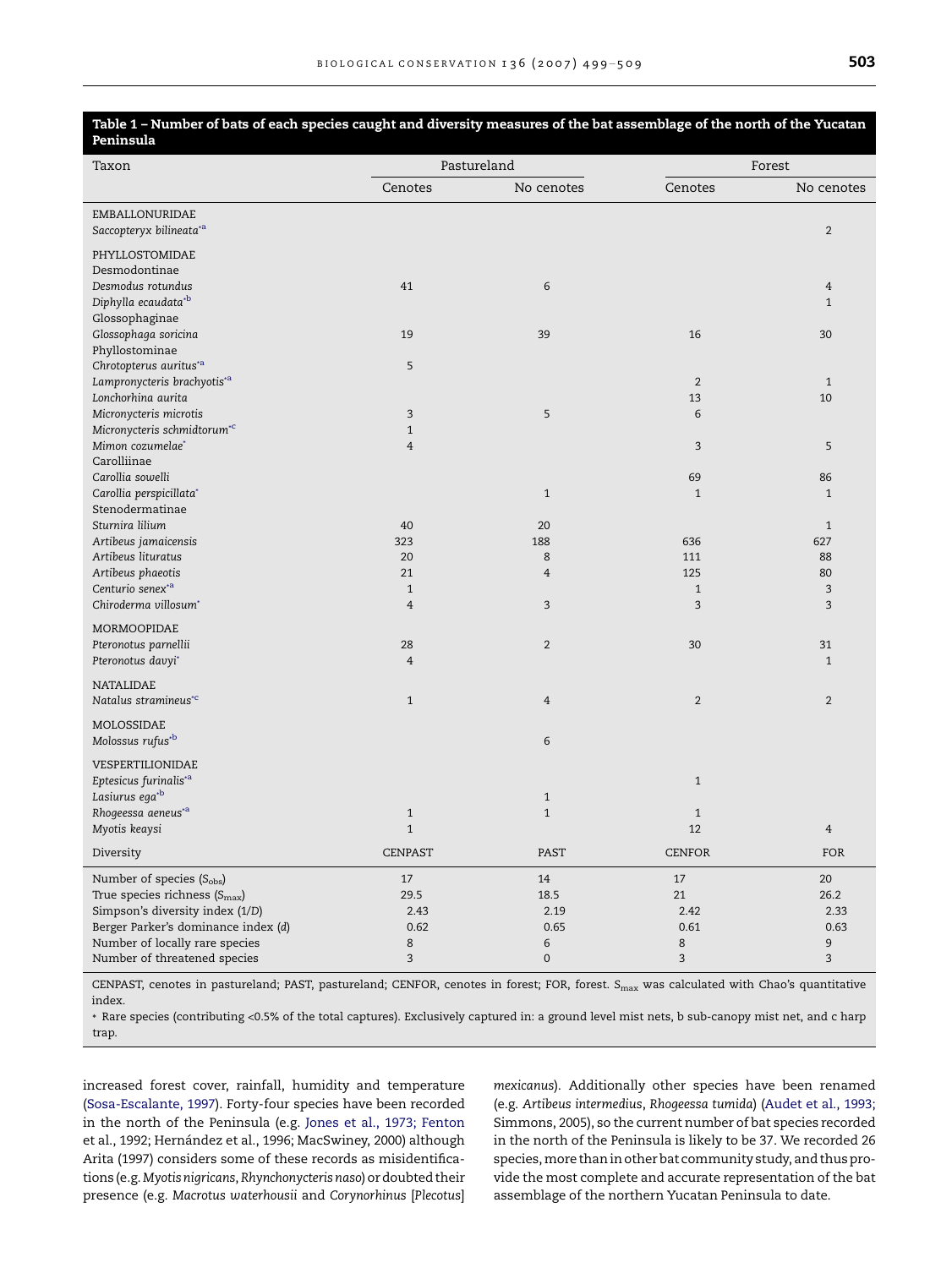<span id="page-5-0"></span>

| Table 2 - Sampling effort of the catching methods per habitat |      |                 |                  |          |                     |    |        |          |                  |    |     |          |
|---------------------------------------------------------------|------|-----------------|------------------|----------|---------------------|----|--------|----------|------------------|----|-----|----------|
| Habitat                                                       |      | Ground mist-net |                  |          | Sub-canopy mist net |    |        |          | Harp trap        |    |     |          |
|                                                               | n    |                 | mnh <sup>a</sup> | Bats/mnh | $\boldsymbol{n}$    | S  | mnh    | Bats/mnh | $\boldsymbol{n}$ | S  | hth | Bats/hth |
| <b>CENPAST</b>                                                | 437  | 13              | 239,760          | 0.0018   | 56                  | 5  | 32,640 | 0.0017   | 23               | 8  | 159 | 0.14     |
| PAST                                                          | 158  | 9               | 241.920          | 0.0006   | 120                 | 9  | 31,680 | 0.0036   | 8                | 3  | 164 | 0.04     |
| <b>CENFOR</b>                                                 | 873  | 16              | 240,048          | 0.0036   | 113                 | 9  | 31,776 | 0.0035   | 45               | 9  | 161 | 0.27     |
| FOR                                                           | 859  | 15              | 246,240          | 0.0034   | 88                  | 10 | 32.448 | 0.0027   | 39               | 9  | 163 | 0.23     |
| Total                                                         | 2327 | 21              |                  |          | 377                 | 16 |        |          | 115              | 13 |     |          |

n, number of bats captured; S, number of species; mnh, mist-net hour; hth, harp-trap hour; CENPAST, cenotes in pastureland; PAST, pastureland; CENFOR, cenotes in forest; FOR, forest.

a mnh is the product of length of all nets in meters multiplied by the number of hours net were set.



Fig. 2 – Bat species accumulation curve at all sites.



Fig. 3 – Rank-abundance plot for the sites sampled in the Yucatan Peninsula, Mexico.

The Jamaican fruit-eating bat, Artibeus jamaicensis, a widespread species that often dominates neotropical assemblages over a wide range of habitats (Handley et al., 1991; Rodríguez-Durán and Vázquez, 2001) was the most abundant bat in all habitats. The second most abundant bat species varied according to habitat type. Large populations of the common vampire bat, Desmodus rotundus, indicate anthropogenically disturbed habitats (Medellín, 1993) and this species was abundant at all our pastureland sites where livestock was plentiful. D. rotundus was especially numerous at cenotes in pastureland (8% of total captures) and was the second most abundant bat. This finding may be attributable to vampire bats being attracted to the trees surrounding the cenotes and approaching livestock by crawling along the underside of branches [\(Reid,](#page-9-0) [1997\)](#page-9-0) or using the vegetation as 'digesting places' after feeding [\(Greenhall et al., 1983](#page-9-0)). Despite the abundance of D. rotundus in the cattle zone, local ranchers believed that this species does not pose an economic threat because of the effectiveness of ongoing government vampire control programmes. Clearly it is important that these campaigns are closely supervised to ensure that they exclusively target vampire bats and not other bat species.

The second most abundant bat species in pastureland without cenotes was Glossophaga soricina, a species that feeds mainly on nectar and pollen, but also consumes other floral parts and insects when nectar and pollen are scarce [\(Lemke,](#page-9-0) [1984\)](#page-9-0). In pastureland without cenotes this species was frequently captured while feeding on the fruits of isolated Ficus spp. The feeding plasticity of this species contributes to its successful distribution across a broad type of habitats and its ubiquitous presence in other neotropical bat assemblages [\(Fenton](#page-8-0) [et al., 2001](#page-8-0)). In contrast to pastureland, large Artibeus spp. were common in forest with A. phaeotis and A. lituratus being the second most abundant species in forest with and without cenotes, respectively. These frugivores forage in the forest sub-canopy and their abundance is associated with the availability of fruiting Sapotacea spp., Brosimum, Ficus and Manilkara [\(Schulze et al.,](#page-9-0) [2000\)](#page-9-0), all of which were abundant in our forested sites.

Fifteen species, 57% of those caught in our study, are considered rare. The present study supports the findings of [Arita](#page-8-0) [and Vargas \(1995\)](#page-8-0) that Carollia perspicillata, an abundant species in other areas, has small populations in the Yucatan. Specialization in microhabitat (Micronycteris schmidtorum, Lampronycteris brachyotis), diet (Chrotopterus auritus and Centurio senex), or avoidance of nets and harp traps (Diphylla ecaudata, Molossus rufus, Saccopteryx bilineata) probably explain the rarity of some of the species in our assemblage [\(Gardner,](#page-8-0) [1977; Weinbeer and Kalko, 2004](#page-8-0)).

#### 4.2. Capture methods and inventory completeness

In the Neotropics, the use of complementary methods such as sub-canopy mist nets and harp traps is necessary to determine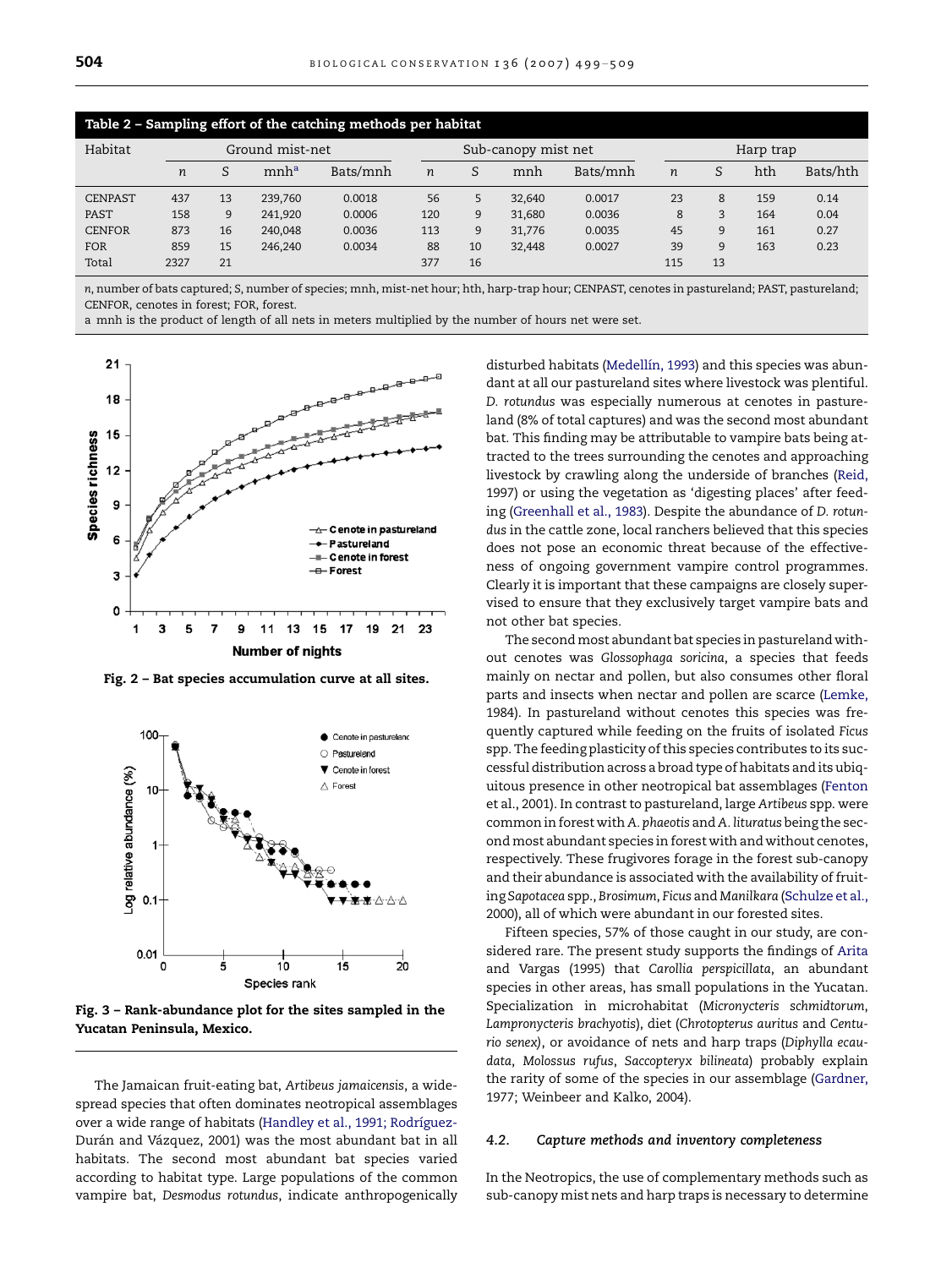<span id="page-6-0"></span>

| Table 3 - Number of individuals, species and proportion of bats assigned into guilds per site |                       |     |      |             |     |                |                  |              |          |                |     |      |
|-----------------------------------------------------------------------------------------------|-----------------------|-----|------|-------------|-----|----------------|------------------|--------------|----------|----------------|-----|------|
| Guilds                                                                                        | Cenote in pastureland |     |      | Pastureland |     |                | Cenote in forest |              |          | Forest         |     |      |
|                                                                                               |                       | n   | $\%$ | S           | n   | %              | S                | n            | $\%$     | S              | n   | $\%$ |
| Frugivores                                                                                    | 6                     | 409 | 79.2 | 6           | 224 | 78.3           |                  | 946          | 91.8     | 8              | 889 | 90.2 |
| Aerial insectivores                                                                           |                       | 35  | 6.8  |             | 14  | 4.9            | 5                | 46           | 4.4      | 5              | 40  | 4    |
| Gleaning animalivores                                                                         | $\overline{4}$        | 12  | 2.3  |             | 3   | 1              | 4                | 23           | 2.2      | $\overline{4}$ | 22  | 2.2  |
| Nectarivores                                                                                  |                       | 19  | 3.6  |             | 39  | 13.7           | 1                | 16           | 1.5      | $\mathbf{1}$   | 30  | 3    |
| Sanguivores                                                                                   |                       | 41  | 8    |             | 6   | $\overline{2}$ | $\mathbf 0$      | $\mathbf{0}$ | $\Omega$ | $\overline{2}$ |     | 0.5  |
| Guilds followed Simmons and Voss (1998).                                                      |                       |     |      |             |     |                |                  |              |          |                |     |      |

the habitat use of insectivores or higher-flying species and to maximise inventory completeness ([Kalko and Handley, 2001](#page-9-0)). Ours is the first study in the region to use such a variety of capture methods. Although we captured most bats in mist nets set at ground level (78% of captures), followed by sub-canopy nets (18%), and caught relatively few bats in harp traps (4%), several species were recorded exclusively in sub-canopy nets or in harp traps, thus justifying our sampling methodology.

The remarkable effectiveness of sub-canopy mist nets set in the pastureland, suspended from isolated trees left by ranchers, confirm the important role of these trees in disturbed areas where they provide food resources, feeding roosts and temporary shelter against possible predators [\(Es](#page-8-0)trada et al., 1993; Galindo-González et al., 2000). Harp traps, designed to capture highly manoeuvrable species such as vespertilionids and emballonurids [\(Tuttle, 1974\)](#page-10-0), are up to 60 times more effective than ground mist nets in Old World tropical forest [\(Francis, 1989](#page-8-0)), but appear to be relatively ineffective at sampling many neotropical bats compared to mist nets [\(Clarke et al., 2005a,b](#page-8-0)). Although we captured relatively few bats in the harp trap, two insectivorous species, Natalus stramineus and Micronycteris schmidtorum were exclusively captured using this method. The Mexican funnel-eared bat, Natalus stramineus, has low intensity echolocation calls that are difficult to detect with bat detectors and often avoids mist nets, which explains its absence from many bat inventories ([Rydell et al., 2002](#page-9-0)). The phyllostomine Micronycteris schmidtorum is rarely recorded in the north of Yucatan (Hernández et al., 1996), and the individual captured in the present study represents only the fifth record of the species in the area.

Although no combination of sampling methods can guarantee complete inventories ([Voss and Emmons, 1996\)](#page-10-0), our results demonstrate that in the Yucatan Peninsula the use of more than one capture method is necessary to record most of the species in the bat assemblage. It is likely however, that additional sampling or the use of methods such as echolocation call analysis could record a few more rare or elusive species, particularly those belonging to the families Molossidae and Emballonuridae that were probably underrepresented in our captures. Molossids have been effectively captured in the region in mist nets set across shallow bodies of water [\(Bowles et al., 1990; MacSwiney](#page-8-0) [et al., 2003](#page-8-0)), but this protocol could not be followed due to the depth of water, up to 100 m, in the cenotes and the presence of crocodiles which were a hazard for the investigators and the trapped bats.

#### 4.3. Importance of forest for bats

Throughout the Yucatan Peninsula, lowland tropical forests have been disturbed both by anthropogenic factors (e.g. Maya culture settlements) and natural phenomena (e.g. hurricanes and wildfires). Our results indicate that the remaining forests in the northern Yucatan Peninsula are extremely important for bats, exhibiting a high species diversity and abundance, and that conversion of forest to pastureland is detrimental to many leaf-nosed bats (Phyllostomidae), evidenced by a lower abundance of frugivores (Artibeus jamaicensis, A. lituratus, A. phaeotis and Carollia sowelli) and gleaning animalivores in pastureland. In the neotropics gleaning animalivores are known to be sensitive to forest disturbance [\(Fenton et al.,](#page-8-0) 1992; Medellín et al., 2000), and are adversely affected even by low levels of forest disturbance such as selective logging [\(Clarke et al., 2005a,b](#page-8-0)). In this study, only one gleaning animalivore, Micronycteris microtis, which seems tolerant of disturbance [\(Brosset et al., 1996; Estrada and Coates-Estrada,](#page-8-0) [2002](#page-8-0)), was recorded in pastureland without cenotes, areas almost completely deforested with only scattered individual trees.

Our findings are in broad agreement with Medellín et al. [\(2000\)](#page-9-0) who found a decrease in bat species richness in agricultural landscapes in Chiapas, Mexico, compared to continuous forest, but an increase in abundance of a few species of bats, such as Sturnira lilium, which feed on the fruits of pioneer plants (Medellín et al., 2000). A more extreme case has been documented in Los Tuxtlas, Mexico, where no bats were captured in forested landscapes after their transformation into pastureland. ([Estrada et al., 1993](#page-8-0)). In contrast to the results obtained by [Estrada et al. \(1993\),](#page-8-0) we captured 14 species in pastureland despite the potential loss of roosting and foraging sites driven by deforestation. We observed that the key factor for this was the presence of the few trees left by ranchers. Capture rates were significantly greater when nets and harp traps were set around trees in pastureland compared to areas without trees, suggesting that retention of isolated trees in agricultural landscapes has an important role in the conservation of bat assemblages (Galindo-González et al., [2000](#page-8-0)).

The remaining forest in the Yucatan is threatened by several factors. In the last few centuries, Yucatan's primary vegetation has been removed for the establishment of crops such as the henequen (sisal, Agave fourcroydes Lem.) and citrus [\(Flo](#page-8-0)res and Espejel, 1994; González-Iturbe et al., 2002). From the 1970s, conversion of forests into pastures for extensive cattle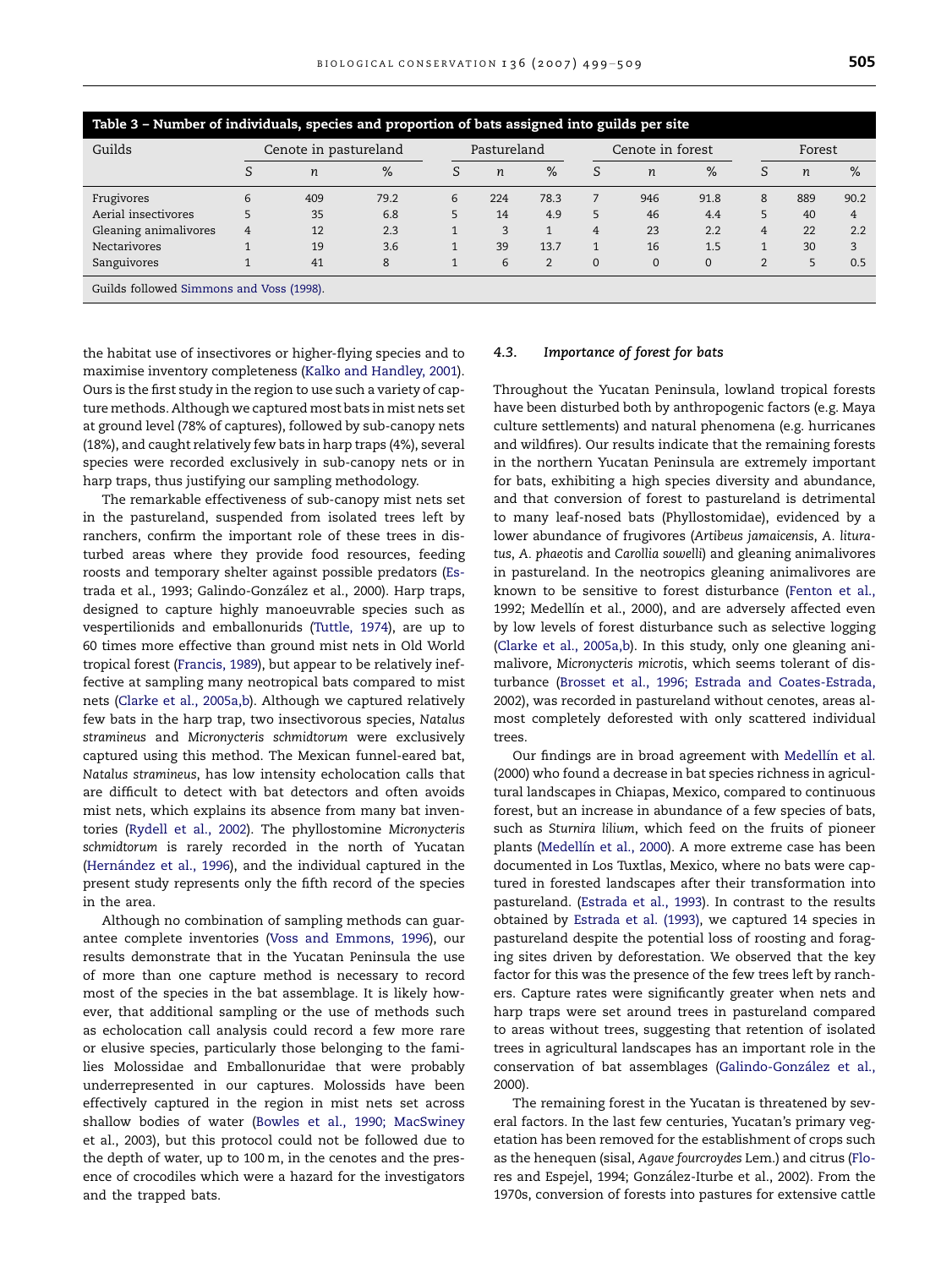ranching has become the leading factor in deforestation (Cairns et al., 1995; González-Iturbe et al., 2002). For example, 60% of Buctzotz county forest, where two of our sampling sites are located, has been converted into pasturelands ([INE-](#page-9-0)[GI, 2006](#page-9-0)).

In addition to cattle ranching, the northern Yucatan Peninsula forests are endangered as a result of uncontrolled land development and population expansion due largely to the rapidly expanding tourist industry based around Cancun and along the 'Mayan Riviera'. Future developments should therefore be planned in a manner that is compatible with the conservation of natural forest and in consequence, bat diversity in the region.

#### 4.4. Importance of cenotes for bats

Chrotopterus auritus and Micronycteris microtis, both considered threatened in Mexico, and Eptesicus furinalis, were exclusively captured at cenotes. Chrotopterus auritus, a large carnivorous bat, may be attracted to the frogs and other small vertebrates concentrated around these water bodies in a landscape devoid of pools, streams, and rivers. In pastureland there was a greater species diversity and abundance and number of rare and threatened species at cenotes than sites without cenotes, whereas in forest, sites with and without cenotes had a similar bat assemblage structure, composition and diversity. Within the extensive pastureland of the Yucatan it appears that cenotes are very important for many bats.

We suggest that it may be the vegetation associated with cenotes rather than the water bodies per se that attracts many bats in pastureland. In pastureland, cenotes were surrounded by a characteristic dense layer of heterogeneous vegetation, with this mature forest fragment attracting many frugivorous bats and gleaning animalivores, whereas areas of pastureland without cenotes were almost entirely deforested with only scattered individual trees, and harboured far fewer phyllostomids. In contrast, forest had a similar vegetation structure and composition to that found around cenotes, and this is reflected in the similarity in bat species composition and diversity between sites in forest with and without cenotes. The dominant trees that form the tall evergreen forest surrounding cenotes (e.g. Ficus spp., Manilkara zapota, Vitex gaumeri) also occurred in forest without cenotes, and medium to large frugivorous phyllostomids (e.g. Artibeus jamaicensis, A. lituratus and A. phaeotis) which feed on the fruit of these trees ([Gardner, 1977\)](#page-8-0), were equally abundant in forest with and without cenotes.

The vegetation associated with cenotes provides roost sites and also food in the form of pollen and fruits for frugivorous bats, and a diverse invertebrate fauna, associated with dense, mature heterogeneous vegetation, for bats that glean insects and small vertebrates. A few species, particularly insectivores, may drink from cenotes, and the small insects above the water are an important source of food. For example, Myotis keaysi, was frequently captured at these water bodies. However, despite our use of multiple capture methods, including nets set in the sub-canopy, we caught relatively few aerial insectivores and probably undersampled the emballonurids, molossids, and vesper bats, the bat families likely to include species associated with cenotes. Early detection of

capture devices by aerial insectivores, which almost exclusively rely on echolocation when foraging and commuting and mostly avoid nets, explains the bias against capture of this guild [\(Berry et al., 2004](#page-8-0)). Preliminary analysis of echolocation call data suggests aerial insectivores are abundant at cenotes and there is a preference for cenotes as foraging sites by several species which typically avoided our mist nets and harp traps (M.C. MacSwiney, unpublished data).

#### 4.5. Conservation implications

The Mexican list of threatened species has assessed the conservation status of 36 bat species [\(SEMARNAT, 2002](#page-9-0)). None of the species recorded in this study have extinction risk status, but five of them are considered threatened: Lampronycteris brachyotis, Micronycteris schmidtorum, Mimon cozumelae, Chrotopterus auritus and Lonchorhina aurita. These gleaning animalivores were more abundant in habitats with cenotes and two species, M. schmidtorum and C. auritus, were exclusively captured at cenotes in pastureland. In contrast, all these threatened bats were absent from pastureland without cenotes, suggesting that in deforested landscapes, such as pastureland, cenotes are particularly important habitats for threatened bats. In such landscapes, cenotes may be thought of as 'oases' of high bat diversity where the conditions created by the presence of water bodies that supports a surrounding plant assembly of tall evergreen trees, appears to attract an abundance of bats of most guilds, including many locally rare and threatened species.

Protected areas have been established in the Yucatan Peninsula for only about 20 years. Originally these areas were created to protect the coastal environments in the north and also forested areas located in the south of the Peninsula, resulting in a lack of connectivity between protected areas. In the past 10 years, local government efforts have focused on establishing new protected areas to create a biological corridor connecting existing ones, particularly in Yucatan, an extremely deforested state at regional and national level (Flores-Villela and Gérez, 1988). Additionally, private protected areas are being established in the north of Quintana Roo, as exemplified by our forested sampling localities. In their search for foraging areas and roosting sites, some highly mobile bat species can traverse open areas ([Fleming and Heit](#page-8-0)[haus, 1986; Aguirre et al., 2003\)](#page-8-0). However, the wing morphology and feeding behaviour of forest-dependent bats such as phyllostomines suggests that they are not well adapted to traversing deforested areas for long distances ([Kalko et al.,](#page-9-0) [1999\)](#page-9-0). Within this scenario, it is possible that the numerous cenotes and associated vegetation that exist in the agricultural landscape of northern Yucatan Peninsula act of as 'stepping stones' facilitating the movement of forest-dependent bats and perhaps other species across deforested areas, between protected areas of forest, thus enhancing biological connectivity.

Unfortunately, there are several potential factors threatening cenotes including water contamination from nitrates as result of untreated domestic and animal waste and nitrogen-rich fertilizer used in agriculture ([Pacheco et al., 2001\)](#page-9-0), as well as the removal of the forest surrounding cenotes to facilitate the access of livestock to water (MCM personal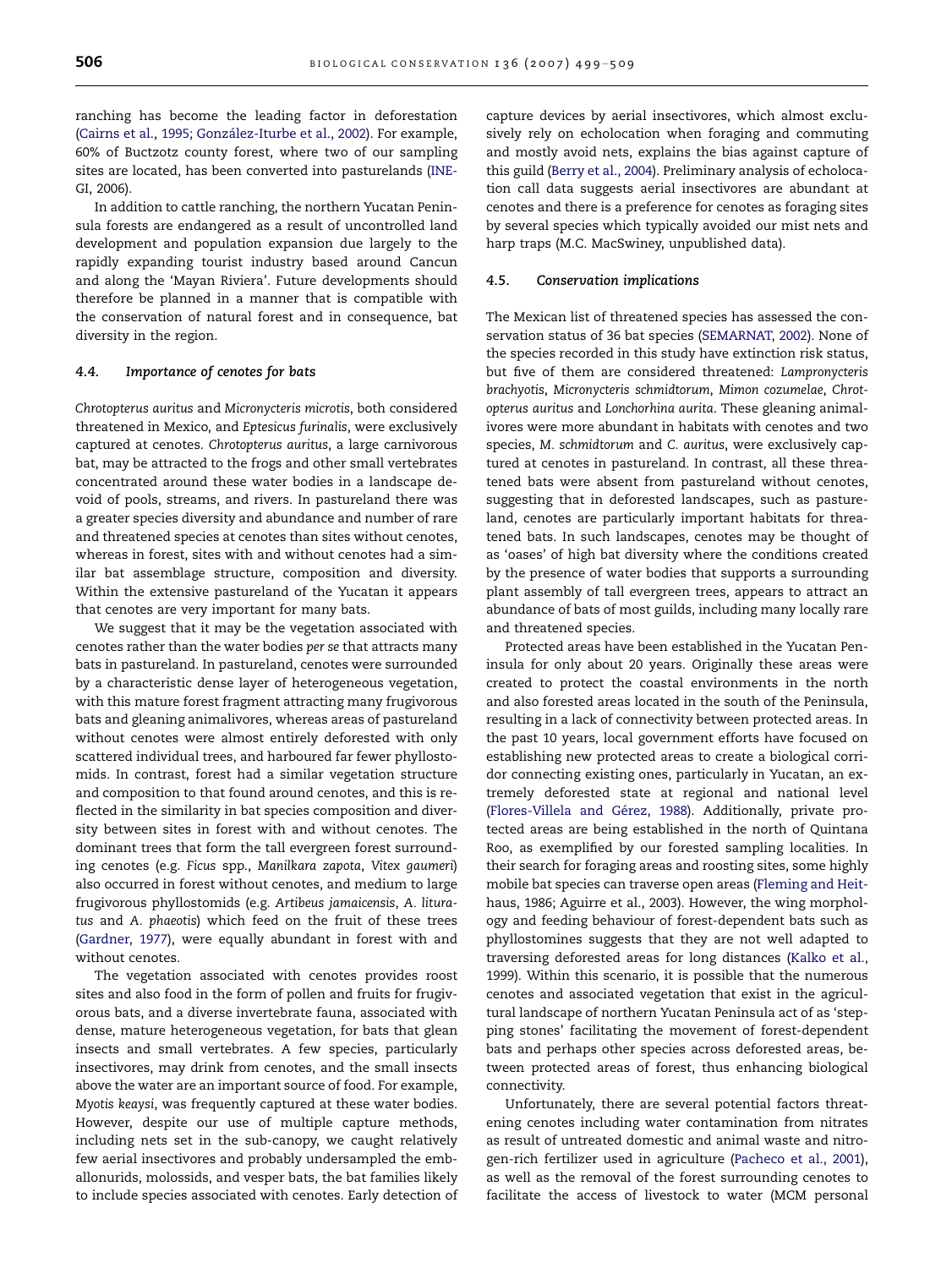<span id="page-8-0"></span>observation). We suggest government efforts should be made to convince local ranchers and other landowners to retain the natural vegetation around cenotes or restore it when it has been removed or degraded. In particular, trees such as Ficus spp., Brosimum alicastrum and Manilkara zapota should be preserved by ranchers to provide shade to livestock enclosures and for forage, as these plants attract an abundance of bats of many species (Estrada et al., 1993). Protection of cenotes in the agricultural landscape and particularly the remaining vegetation surrounding them is vital not only for conserving bats but also because these habitats represent potential seed sources for the regeneration of the deciduous forest of northern Yucatan (González-Iturbe [et al., 2002\)](#page-9-0) in which bats play a key role as pollinators and seed dispersers.

# Acknowledgements

This study was funded by the Consejo Nacional de Ciencia y Tecnología (CONACyT 168790). Fieldwork was fully supported by the University of Aberdeen, Scotland, UK. We thank B. Bolívar, J. Pech, C. Gelati, R. Gorrara, B. Hayes, E. Christie and many other field assistants for invaluable help and B. Nicholls for commenting on earlier drafts of the manuscript. We thank the El Eden Ecological Reserve, Santa María Ranch and all the owners of the study ranches for their hospitality. A collecting permit was granted by Secretaría del Medio Ambiente y Recursos Naturales, Mexico. (No. 02809).

#### REFERENCES

- Aguirre, L.F., Lens, L., Matthysen, E., 2003. Patterns of roost use by bats in a neotropical savanna: implications for conservation. Biological Conservation 111, 435–443.
- Anthony, E.L., 1988. Age determination in bats. In: Kunz, T.H. (Ed.), Ecological and Behavioral Methods for the Study of Bats. Smithsonian Institution Press, Washington, DC, pp. 47–59.
- Arita, H.T., 1993. Riqueza de especies de la mastofauna de México. In: Medellín, R.A., Ceballos, G. (Eds.), Avances en el estudio de los mamíferos de México. Publicaciones Especiales, Asociación Mexicana de Mastozoología, México, pp. 109-128.
- Arita, H.T., 1997. Species composition and morphological structure of the bat fauna of Yucatan, Mexico. Journal of Animal Ecology 66, 83–97.
- Arita, H.T., Vargas, J.A., 1995. Natural history, interspecific association, and incidence of the cave bats of Yucatan, Mexico. The Southwestern Naturalist 40, 29–37.
- Audet, D., Engstrom, M., Fenton, M.B., 1993. Morphology, karyology, and echolocation calls of Rhogeessa (Chiroptera: Vespertilionidae) from the Yucatan Peninsula. Journal of Mammalogy 74, 498–502.
- Barber, A., Tun, J., Crespo, M.B., 2001. A new approach on the bioclimatology and potential vegetation of the Yucatan peninsula (Mexico). Phytocoenologia 31, 1–31.
- Berger, W.H., Parker, F.L., 1970. Diversity of planktonic Foraminifera in deep sea sediments. Science 168, 1345–1347.
- Berry, N., O'Connor, W., Holderied, M.W., Jones, G., 2004. Detection and avoidance of harp traps by echolocating bats. Acta Chiropterologica 6, 335–346.
- Bowles, J.B., Heideman, P.D., Erickson, K.R., 1990. Observations on six species of free-tailed bats (Molossidae) from Yucatan, Mexico. The Southwestern Naturalist 35, 151–157.
- Brosset, A., Charles-Dominique, P., Cockle, A., Cosson, J.F., Masson, D., 1996. Bat communities and deforestation in French Guiana. Canadian Journal of Zoology 74, 1974–1982.
- Cairns, M.A., Dirzo, R., Zadroga, F., 1995. Forests of Mexico, a diminishing resource? Journal of Forestry 93, 21–24.
- Cervantes-Martínez, A., Elías-Gutiérrez, M., Suárez-Morales, E., 2002. Limnological and morphometrical data of eight karstic systems "cenotes" of the Yucatan Peninsula, Mexico, during the dry season (February–May, 2001). Hydrobiologia 482, 167–177.
- Chao, A., 1984. Nonparametric-estimation of the number of classes in a population. Scandinavian Journal of Statistics 11, 265–270.
- Chao, A., Shen, T.J., 2003–2005. Program SPADE (Species Prediction And Diversity Estimation). Program and User's Guide published at [<http://chao.stat.nthu.edu.tw>.](http://chao.stat.nthu.edu.tw)
- Ciechanowski, M., 2002. Community structure and activity of bats (Chiroptera) over different water bodies. Mammalian Biology 67, 276–285.
- Clarke, F.M., Pio, D.V., Racey, P.A., 2005a. A comparison of logging systems and bat diversity in the Neotropics. Conservation Biology 19, 1194–1204.
- Clarke, F.M., Rostant, L.V., Racey, P.A., 2005b. Life after logging: post-logging recovery of a neotropical bat community. Journal of Applied Ecology 42, 409–420.
- Cosson, J.F., Pons, J.M., Masson, D., 1999. Effects of forest fragmentation on frugivorous and nectarivorous bats in French Guiana. Journal of Tropical Ecology 15, 515–534.
- Dytham, C., 2005. Choosing and Using Statistics: A Biologist's Guide, second ed. Blackwell Publishing, United Kingdom.
- Elangovan, V., Marimuthu, G., 2001. Effect of moonlight on the foraging behaviour of a megachiropteran bat Cynopterus sphinx. Journal of Zoology 253, 347–350.
- Estrada, A., Coates-Estrada, R., 2002. Bats in continuous forest, forest fragments and in an agricultural mosaic habitat-island at Los Tuxtlas, Mexico. Biological Conservation 103, 237–245.
- Estrada, A., Coates-Estrada, R., Meritt Jr., D., 1993. Bat species richness and abundance in tropical rain forest fragments and in agricultural habitats at Los Tuxtlas, Mexico. Ecography 16, 309–318.
- Fenton, M.B., Acharya, L., Audet, D., Hickey, M.B., Merriman, C., Obrist, M.K., Syme, S.M., 1992. Phyllostomid bats (Chiroptera: Phyllostomidae) as indicators of habitat disruption in the Neotropics. Biotropica 24, 440–446.
- Fenton, M.B., Bernard, E., Bouchard, S., Hollis, L., Johnston, D.S., Lausen, C.L., Ratcliffe, J.M., Riskin, D.K., Taylor, J.R., Zigouris, J., 2001. The bat fauna of Lamanai, Belize: roosts and trophic roles. Journal of Tropical Ecology 17, 511–524.
- Findley, J.S., 1993. Bats: A Community Perspective. Cambridge University Press, Cambridge.
- Fleming, T.H., Heithaus, E.R., 1986. Seasonal foraging behavior of the frugivorous bat Carollia perspicillata. Journal of Mammalogy 67, 660–671.
- Flores, J.S., Espejel, I., 1994. Tipos de vegetación de la Península de Yucatán. Etnoflora Yucatanense. Universidad Autónoma de Yucatán, México.
- Flores-Villela, O., Gérez, P., 1988. Conservación en México: síntesis sobre vertebrados terrestres, vegetación y uso del suelo. Instituto Nacional de Investigaciones sobre Recursos Bióticos, Conservación Internacional, México.
- Francis, C.M., 1989. A comparison of mist nets and two designs of harp traps for capturing bats. Journal of Mammalogy 70, 865–870.
- Galindo-González, J., Guevara, S., Sosa, V.J., 2000. Bat- and bird-generated seed rains at isolated trees in pastures in a tropical rainforest. Conservation Biology 14, 1693–1703.
- Gardner, A.L., 1977. Feeding habits. In: Baker, R.J., Jones, J.,Jr., Carter, D.C. (Eds.), Biology of Bats of the New World Family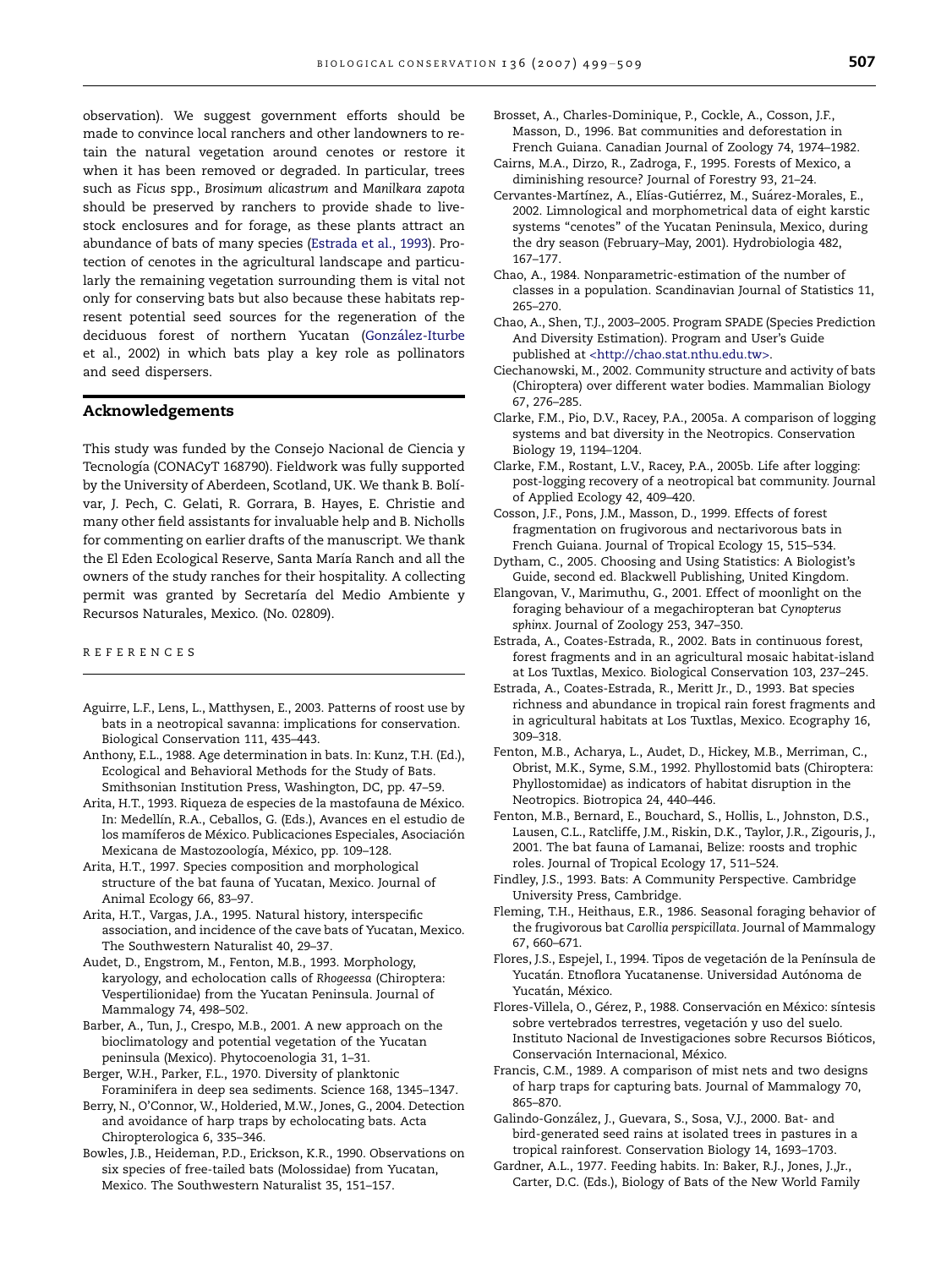<span id="page-9-0"></span>Phyllostomidae. Part II. Special Publications. Texas Technical University, Lubbock, pp. 293–350.

- Gómez-Pompa, A., 2003. Research challenges for the lowland Maya area: an introduction. In: Gómez-Pompa, A., Allen, M.F., Fedick, S.L., Jiménez-Osornio, J.J. (Eds.), The Lowland Maya Area. Three Millennia at the Human–Wildland Interface. The Haworth Press, pp. 3–9.
- González-Iturbe, J.A., Olmsted, I., Tun-Dzul, F., 2002. Tropical dry forest recovery after long term henequen (sisal, Agave fourcroydes lem.) plantation in northern Yucatan, Mexico. Forest Ecology and Management 167, 67–82.
- Greenhall, A.M., Joermann, G., Schmidt, U., 1983. Desmodus rotundus. Mammalian Species 202, 1–6.
- Handley Jr., C.O., Wilson, D.E., Gardner, A.L., 1991. Demography and natural history of the common fruit bat, Artibeus jamaicensis, in Barro Colorado Island, Panama. In: Smithsonian Contributions to Zoology. Smithsonian Institution Press, Washington, DC.
- Heithaus, E.R., Fleming, T.H., Opler, P.A., 1975. Foraging patterns and resource utilization in seven species of bats in a seasonal tropical forest. Ecology 56, 841–854.
- Hernández, S., Sánchez-Cordero, V., Sosa-Escalante, J., Segovia, A., 1996. Lista anotada de los mamíferos terrestres de la Reserva de Dzilam, Yucatán, México. Listados Faunísticos de México. Instituto de Biología, Universidad Nacional Autónoma de México.
- INEGI (Instituto Nacional de Estadística, Geografía e Informática), 2006. Anuario estadístico. Yucatán. Gobierno del Estado de Yucatán. INEGI (Instituto Nacional de Estadística, Geografía e Informática), México.
- Jones Jr., K., Smith, J., Genoways, H., 1973. Annotated checklist of mammals of the Yucatan Peninsula, Mexico. I. Chiroptera. Occasional Papers of the Museum of Texas Tech University 13, 1–31.
- Kalko, E.K.V., Handley, C.O., 2001. Neotropical bats in the canopy: diversity, community structure, and implications for conservation. Plant Ecology 153, 319–333.
- Kalko, E.K.V., Handley Jr., C.O., Handley, D., 1996. Organization, diversity and long-term dynamics of a neotropical bat community. In: Cody, M., Smallwood, J. (Eds.), Long-term Studies of Vertebrate Communities. Academic Press, Los Angeles, CA, pp. 503–553.
- Kalko, E.K.V., Friemel, D., Handley Jr., C.O., Schnitzler, H.-U., 1999. Roosting and foraging behaviour of two neotropical gleaning bats, Tonatia silvicola and Trachops cirrhosus (Phyllostomidae). Biotropica 31, 344–353.
- Kunz, T.H., Kurta, A., 1988. Capture methods and holding devices. In: Kunz, T.H. (Ed.), Ecological and Behavioral Methods for the Study of Bats. Smithsonian Institution Press, Washington, DC, pp. 1–29.
- Lemke, T.O., 1984. Foraging ecology of the long-nosed bat, Glossophaga soricina, with respect to resource availability. Ecology 65, 538–548.
- MacSwiney G., M.C., 2000. Estructura de la comunidad de quirópteros de la Reserva Ecológica de "El Edén", Quintana Roo, México. BSc thesis. Facultad de Medicina Veterinaria y Zootecnia. Universidad Autónoma de Yucatán, México.
- MacSwiney G., M.C., Sosa-Escalante, J., Sélem-Salas, C.I., 2003. Ampliación en la distribución de Eumops underwoodi Goodwin 1940 (Chiroptera Molossidae) en la Península de Yucatán, México. Revista Mexicana de Mastozoología 7, 55–57.
- Magurran, A.E., 2004. Measuring Biological Diversity. Blackwell Publishing, United Kingdom.
- Medellı´n, R.A., 1993. Estructura y diversidad de una comunidad de murciélagos en el trópico húmedo mexicano. In: Medellín, R.A., Ceballos, G. (Eds.), Avances en el Estudio de los Mamíferos de México. Publicaciones Especiales, Asociación Mexicana de Mastozoología, México, pp. 333-350.
- Medellín, R.A., Gaona, O., 1999. Seed dispersal by bats and birds in forest and disturbed habitats of Chiapas, Mexico. Biotropica 31, 478–485.
- Medellín, R.A., Arita, H.T., Sánchez, H., O., 1997. Identificación de los murciélagos de México. Clave de campo. Publicaciones Especiales, Asociación Mexicana de Mastozoología, México.
- Medellín, R.A., Equihua, M., Amín, M.A., 2000. Bat diversity and abundance as indicators of disturbance in neotropical Rainforests. Conservation Biology 14, 1666–1675.
- Morrison, D.W., 1978. Lunar phobia in a neotropical fruit bat, Artibeus jamaicensis (Chiroptera Phyllostomidae). Animal Behaviour 26, 852–855.
- Munn, C.A., 1991. Tropical canopy netting and shooting lines over tall trees. Journal of Field Ornithology 62, 454–463.
- Pacheco, J., Marín, L., Cabrera, A., Steinich, B., Escolero, O., 2001. Nitrate temporal and spatial patterns in 12 water-supply wells, Yucatan, Mexico. Environmental Geology 40, 708–715.
- Racey, P.A., 1988. Reproductive assessment in bats. In: Kunz, T.H. (Ed.), Ecological and Behavioral Methods for the Study of Bats. Smithsonian Institution Press, Washington, DC, pp. 31–45.
- Reid, F., 1997. A Field Guide to the Mammals of Central America and Southeast Mexico. Oxford University Press.
- Rodríguez-Durán, A., Vázquez, R., 2001. The bat Artibeus jamaicensis in Puerto Rico (West Indies): seasonality of diet, activity, and effect of a hurricane. Acta Chiropterologica 3, 53–61.
- Russ, J.M., Montgomery, W.I., 2002. Habitat associations of bats in Northern Ireland: implications for conservation. Biological Conservation 108, 49–58.
- Rydell, J., Miller, L.A., Jensen, M.E., 1999. Echolocation constraints of Daubenton's bat foraging over water. Functional Ecology 13, 247–255.
- Rydell, J., Arita, H.T., Santos, M., Granados, J., 2002. Acoustic identification of insectivorous bats (order Chiroptera) of Yucatan, Mexico. Journal of Zoology 257, 27–36.
- Schmitter-Soto, J.J., Comin, E.A., Escobar-Briones, E., Herrera-Silveira, J., Alcocer, J., Suarez-Morales, E., Elias-Gutierrez, M., Diaz-Arce, V., Marin, L.E., Steinich, B., 2002. Hydrogeochemical and biological characteristics of cenotes in the Yucatan Peninsula (SE Mexico). Hydrobiologia 467, 215–228.
- Schultz, G.P., 2003. Structure and diversity of the forests at the El Edén Ecological Reserve. In: Gómez-Pompa, A., Allen, M.F., Fedick, S.L., Jiménez-Osornio, J.J. (Eds.), The Lowland Maya Area. Three Millennia at the Human–Wildland Interface. The Haworth Press, pp. 91–114.
- Schultz, G.P., 2005. Vascular flora of the El Edén Ecological Reserve, Quintana Roo, Mexico. Journal of the Torrey Botanical Society 132, 311–322.
- Schulze, M.D., Seavy, N.E., Whitacre, D.F., 2000. A comparison of the phyllostomid bat assemblages in undisturbed neotropical forest and in forest fragments of a slash-and-burn farming mosaic in Petén, Guatemala. Biotropica 32, 174–184.
- SEMARNAT (Secretaría de Medio Ambiente y Recursos Naturales), 2002. Norma Oficial Mexicana NOM-059-ECOL-2001, Protección ambiental-Especies nativas de México de flora y fauna silvestres- Categorías de riesgo y especificaciones para su inclusión, exclusión o cambio-Lista de especies en riesgo. second ed. Diario Oficial. 06 March 2002, pp. 1–56.
- Simmons, N.B., 2005. Order Chiroptera. In: Wilson, D.E., Reeder, D.M. (Eds.), Mammal Species of the World: A Taxonomic and Geographic Reference, third ed. Johns Hopkins University Press, pp. 312–529.
- Simmons, N.B., Voss, R.S., 1998. The mammals of Paracou, French Guiana: a neotropical lowland rainforest fauna. I. Bats. Bulletin of the American Museum of Natural History 237, 1–129.
- Simpson, E.H., 1949. Measurement of diversity. Nature 163, 688.